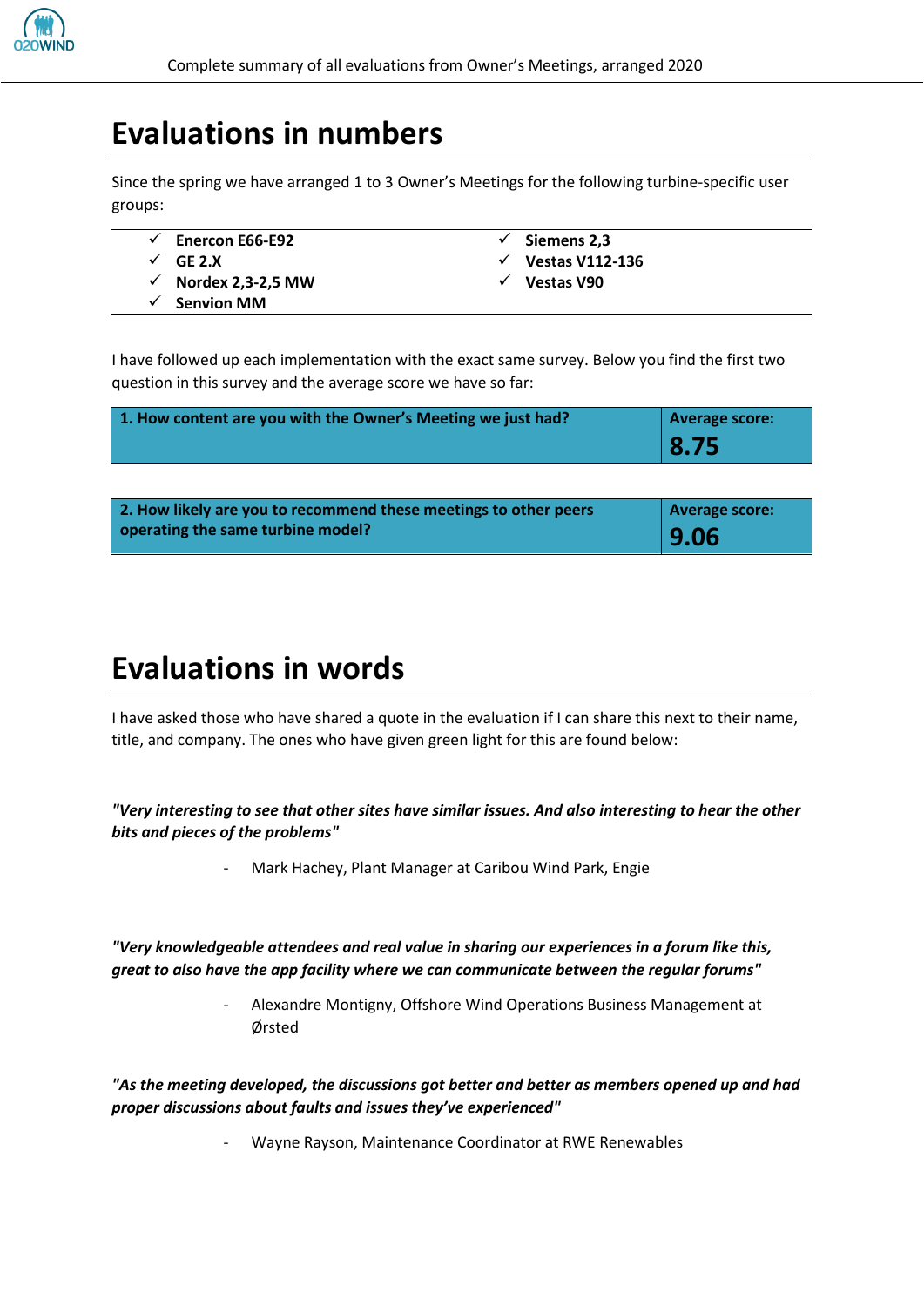

### *"A really valuable meeting, with very knowledgeable attendees and has really helped us as a business to shape some of our O&M strategies"*

- Tommy Crowden, Onshore Wind Asset Lead at RWE Renewables

#### *"Amazing, just have people with the same concerns"*

- Fran García López, Wind Competence Center at Enel Green Power

#### *"Not only Owner 2 Owner but Improvement 4 Professionals!"*

Rémi Stein, Senior Machinery Expert at Engie

*"Very useful and spot on With the topics. Owners of Enercon turbines need to share knowledge to be able to create cost-effective Wind-turbines through all the lifetime"*

Jan Olav Reistad, General Manager at TrønderEnergi

*"Excellent dialogue across a wide range of various topics. Information flowed easily on the various technical challenges been faced by operators."*

Feichin McCormack, Operations Engineer at Energia Generation

*"It was interesting to see how much information is exchanged. Much learned in limited time"* 

– Kris Aper, General Manager at Fortech

### **"Contribution from experienced participants in a structured discussion helps in knowledge sharing to create an optimised solution"**

- Chinmay Chapalgaonkar, Wind Engineering Specialist at Meridian Energy Australia

**"Very motivating having the opportunity to get in live discussion with owners around the world and exchanging, thoughts, experience, issues, ideas and solutions. Quite encouraging to understand that you are not alone in your issues with the OEMs and that over there someone could help you to understand and find your solution. Particularly from this meeting I took a note on the importance of the backup power for yawing during no grid conditions and will take that to the OEM also for the new projects"** 

- Blagovest Nachev, Director Operations at DTEK Renewables